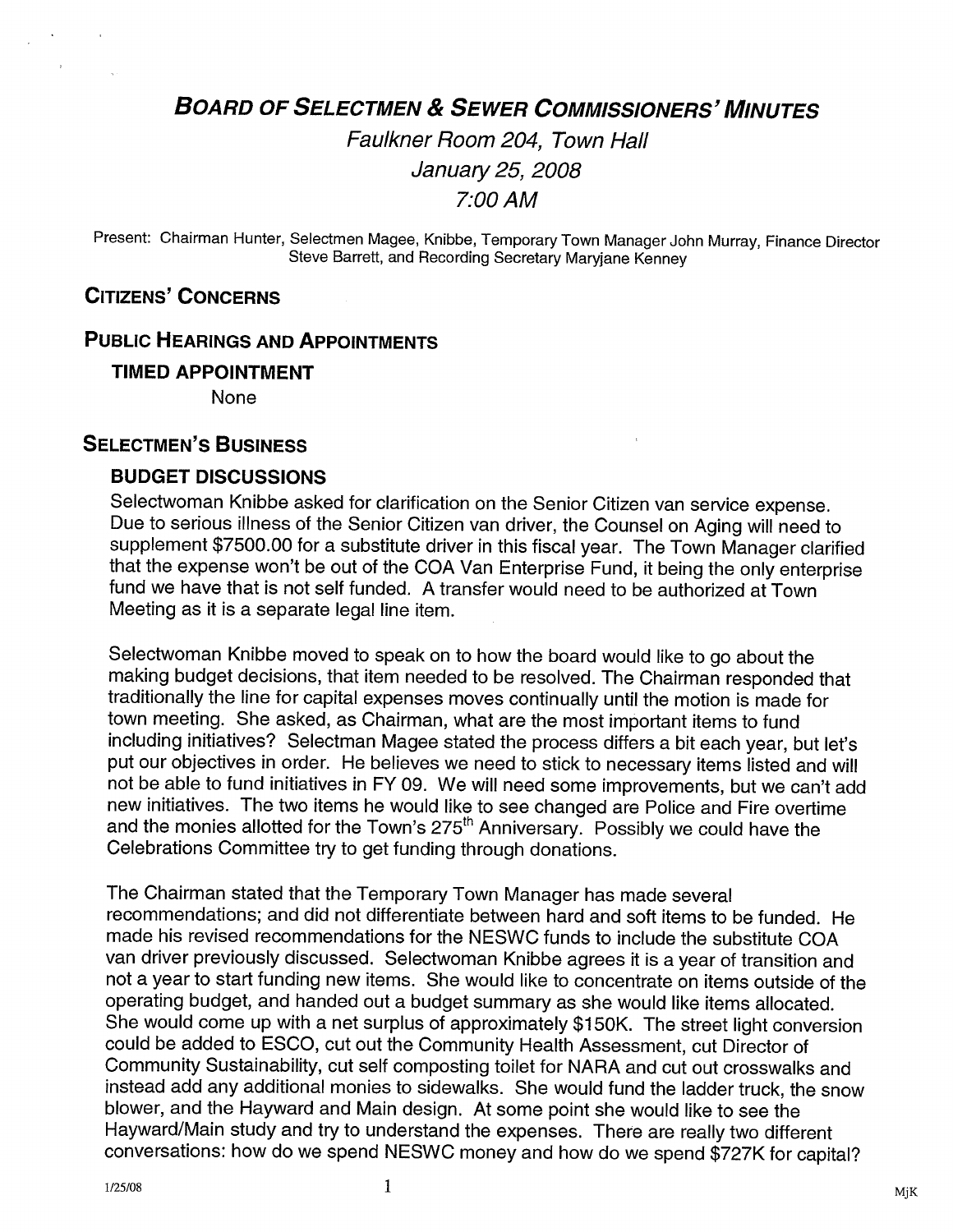The Chairman commented that it might be early to get teed back on crosswalks and know if they have been successful and if they will hold up, so maybe that money should be allocated elsewhere.

Selectwoman Knibbe stated if we can agree to not funding some of the items, money will become available. Therefore, the Senior Center Expansion feasibility study could happen. The committee is not ready, but can we earmark money at this town meeting to be spent in the fall? The Temporary Town Manager stated it would be confusing to ask for money now without being able to fully explain the project. The Chairman stated that usually you don't call a fall meeting for one topic. We used to go for zoning issues, but recently we have not done a fall Town Meeting. The Chairman agreed it might be appropriate to mention the status at Town Meeting, but will be confusing to ask for money. That might just generate questions on financing that would not help in decision making. The Temporary Town Manager stated that we traditionally go for feasibility money. He advised to get a list of questions that you feel will accomplish the tasks, and then staff will answer those questions and help build a time line against which monies can be placed. Selectwoman Knibbe asked the possibility of a place holder and then pull it if we aren't ready. Selectman Magee does not like the idea as the monies might end up in free cash if the feasibility study is pulled. There is good support for the Senior Center. Why not just go to fall meeting? The fear is that fall meeting just doesn't happen. Selectwoman Knibbe stated we can leave it in and then pull it. It will add 100K to budget. Selectman Magee stated we are still making decisions on recreation and self funding, and whether ESCO will be used to help with capital improvements such as street lights, renewable energy and whether that affects having a Director of Sustainability. He also would like to discuss the new police officer and the program on prevention of family violence, which is a soft item. He agrees with cutting the Health Assessment from the Comprehensive Community Plan, but has concerns with cutting the crosswalks as it has worked in other communities. It really adds to character of a Town Center, slows traffic, and goes to safety and sidewalks. You can't provide sidewalks and then have a free-for-all to cross the road; it does not promote safety. NARA has never been fully funded. Not having a bathroom is not good. Changing rooms, storage areas and landscaping need to be lumped together into a NARA improvement program. These are hard capital items and should come from NESWC. The added picnic pavilion area would bring resources to the project as it would greatly enhance the corporate use of the park. He requested staff get portable bathroom fees and maintenance fees as an offset of the compost toilet cost.

Chairman Hunter would like to see GPS systems stay in the budget. He feels it will be a necessary item with a second ambulance and diversion of trucks from place to place it should be pushed as very important. The Temporary Town Manager stated that its efficiencies come from using it for emergency response and mutual aid to help in dispatch, not as some believe strictly for direction. The Chairman stated that staffing of the second ambulance is still in question. He felt the sister city budget item is soft. Where does the number come from and what is required of the Town? The Temporary Town Manager noted that the number is soft; Niger officials will be coming to the United States to talk to Acton. Selectman Magee agrees with the Chairman on this item.

Selectman Magee would like to leave today understanding what a Green Power Aggregator is. The Temporary Town Manager explained the concept very basically. The Town purchases green power and becomes a broker of this energy. We buy directly from the national grid and then can sell the power to citizens, the schools, and anyone else that makes sense. Basically you cut out the middleman. It is the feasibility study we want to fund now.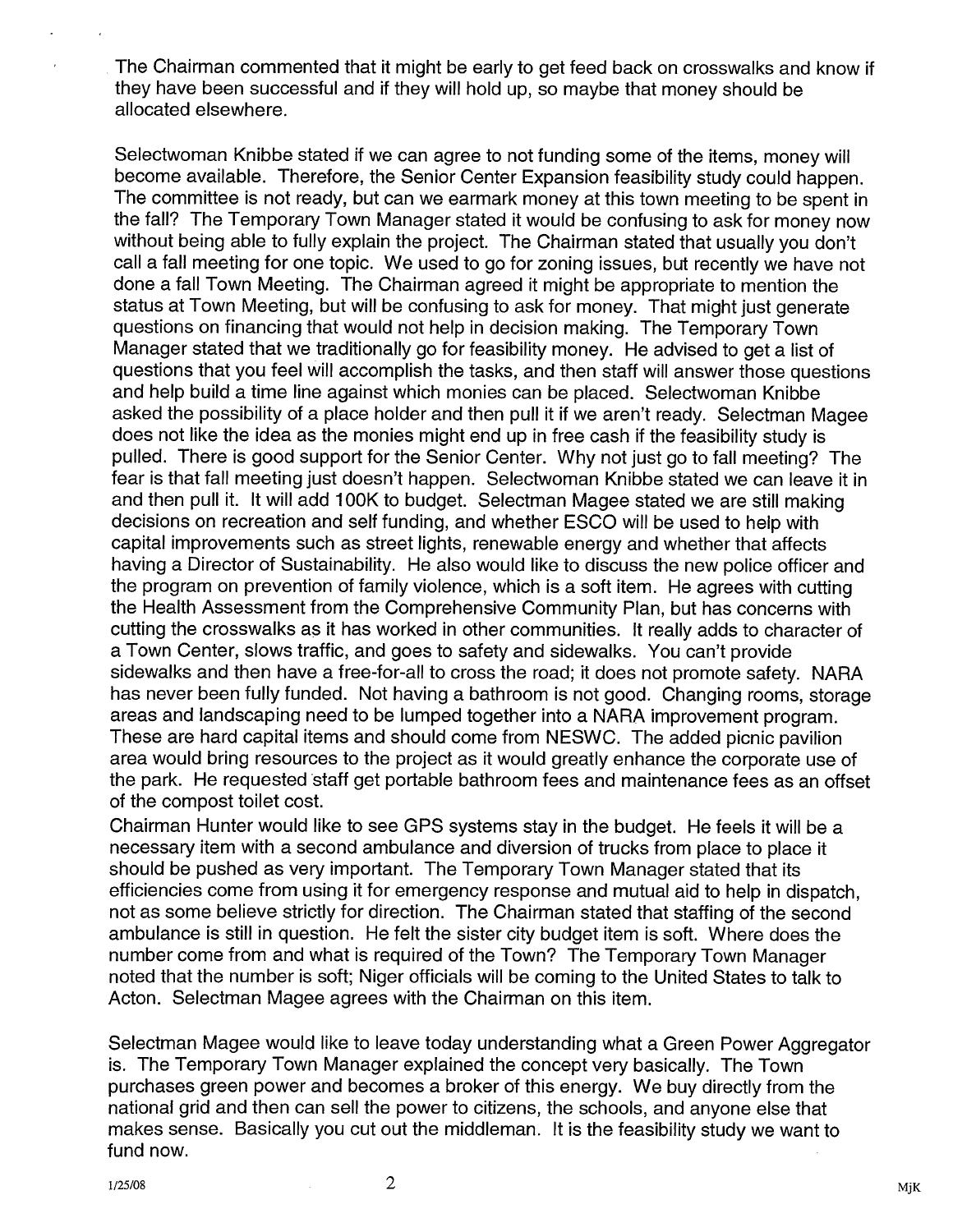ESCO, we need to study and see if it makes sense for Acton. The basic principal is we pay them all the energy savings, but they take care of all capital improvements. It will take <sup>6</sup> weeks to go to bid and see if there would be savings for Acton.

Chairman Hunter would like to know more about the prevention of family violence program and how it works. Police have <sup>a</sup> significant number of family violence calls. But other groups do try to run prevention programs, such as churches, rotary, united way, and counseling departments. The chief will get statistics on family violence to the Board. Selectman Magee is interested in who will be working with these people.

The Temporary Town Manager explained some of the staff line item changes. The Building Commissioner/Zoning were merged it into one department. The group who writes the legislation should enforce it and see how it works. They will implement changes that need to be made as they work with the codes. It is <sup>a</sup> good fit into <sup>p</sup>lanning, which is not <sup>a</sup> sustainable situation at this point in time. If <sup>a</sup> Building Commissioner comes on, he will review building <sup>p</sup>lans and determine if they meet code, enforce energy code, and additionally inspect that buildings meet state code. Selectman Magee stated that building inspector is very tough job. Zoning looks at signs, layout, and character. Selectwoman Knibbe asked if the new structure would be typical. Typically zoning has been so complicated that many towns just hire <sup>a</sup> separate person.

Selectman Magee would like Renewable Energy Certificates off the budget list, add back senior center, add money for sidewalks and not certain about ESCO.

The Temporary Town Manager will send out email of his understanding of the cuts and additions made at today's budget meeting. Please find attached.

The Chairman noted that we actually don't get numbers from state for budget until the fall. He was most disappointed in Acton Forum article in Beacon.

### OTHER BUSINESS

### CONSENT AGENDA

## APPROVAL AND NOTIFICATION OF THE TOWN POLLING LOCATIONS

Selectman Magee moved to approve the locations and Selectwoman Knibbe seconded. The Chairman so ordered polling locations approved.

### TOWN MANAGER'S REPORT

### EXECUTIVE SESSION

There will be no need for Executive Session.

Fecretary  $\setminus$  Andrew D. Magee, Clerk

 $25$  Julys Date  $\swarrow$ 

 $1/25/08$  MjK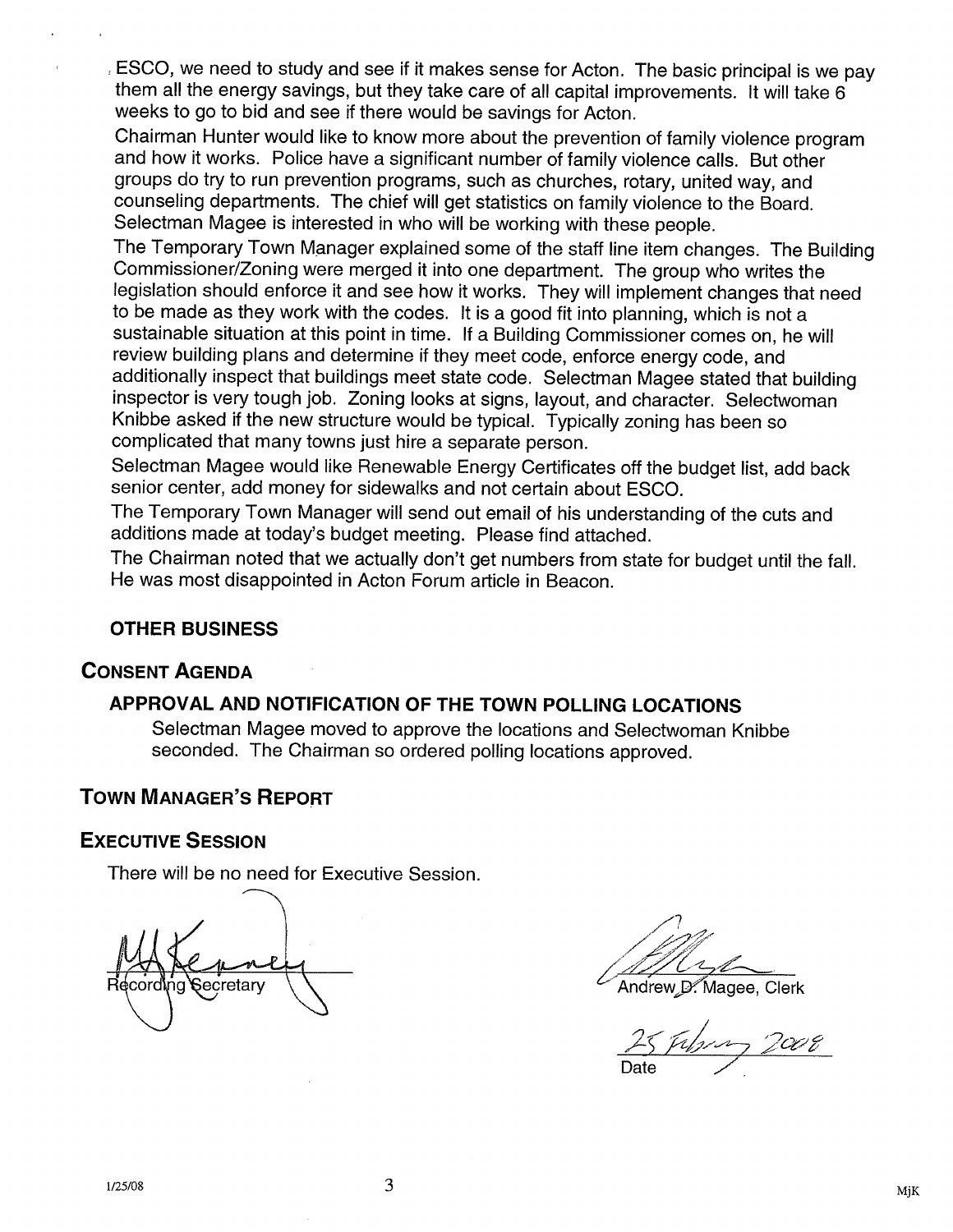# $FY$  2009 BUDGET WORKSHOP  $_{8:00 \text{ AM to } 1:30 \text{ PM}}^{January 26,2008}$

# FAULKNER MEETING ROOM

Meeting called by: Present: Chairman Hunter Selectmen Magee, Knibbe, Berry, Presiding: Temporary Town Manager John Murray, Finance Director Steve BOARD OF SELECTMEN Fellpotary Town Manager John Murray, Finance Director Steve F. DORE'<br>HUNTER, FINTER,

CHAIRMAN, BOARD OF **SELECTMEN** 

Please bring: BUDGET BOOKS

# **Minutes**

### 1. COFFEE

- 2. Convene Meeting: Chairman Hunter and Convenience of the Dore' Hunter Dore' Hunter
- 3. General Overview: Temporary Town Manager John Murray John Murray John Murray
- 4. NATURAL RESOURCES: [Conservation, Cemetery and Recreation Programs]: (24) NARA Park Bathroom Tom Tidman Improvements {89}, (31) Camp Acton Composting Toilet {99}, (32) NARA Park Shade Structures (91), (33) Expand NARA Park Snack Bar { 90), NARA Park Changing Room/Storage Area { 93), NARA Landscaping {98}, NARA Picnic Pavillions, to be provided

Tom Tidmin and Kathy Fochtman presented — The operating budget was touched on quickly. Allen Nitschelm asked about purchased equipment and using non town revenues for storage buildings. NARA capital upgrades are funded through taxes. Our fees schedule is set to cover operating expenses only. Bill Mullin and Herman Kabakoff confirmed that this was the current policy. Selectman Magee asked for details on the changing area, landscaping and storage at NARA. Landscaping would include drainage and improve the slope next to stage. Also, The Picnic Pavilion, <sup>p</sup>lease explain. Tom Tidman replied that there is <sup>a</sup> large use of the area by Corporations and to be able to advance that use would generate additional fees. Steve Noone, questioned the long range <sup>p</sup>lan for <sup>p</sup>laygrounds where is the <sup>p</sup>lan? Recreation Commission is currently addressing <sup>a</sup> <sup>p</sup>lan, including <sup>a</sup> handicap access <sup>p</sup>layground at the Elm St. <sup>p</sup>lay ground location. Bill Mullin asked about CPC funds being available for use of <sup>p</sup>lay grounds. Tom Tidman replied that for CPC funds to be available "new" needs to be attached to the project; as <sup>a</sup> new trail in the <sup>p</sup>layground. Bob Evans stated roads in the cemetery need repair.

### 5. MEMORIAL LIBRARY Marcia Rich

Marcia Rich presented -Areas of significant change are parity and the travel budget, as Marcia will be treasurer of Minuteman Library Network and she will need to travel. Books and periodicals had an increase with <sup>a</sup> high request for materials exchange and circulation was up 4%. In FY 07 we were 14<sup>th</sup> in the state in circulation per capita. In FY 07<br>the staff had the 8<sup>th</sup> highest workload in the state. Long range priority is new data base for use in learning skills software (SAT, MCAS testing study guides). Herman Kabakoff asked if the materials budget equals the 15% factor required by regulators. No, the \$150K request is based on needs. Allen Nitschelm — what is the policy for part-time <sup>v</sup> full-time staff and benefits — part time with benefits should not be allowed. The Library is not handling budget correctly with <sup>7</sup> part-time benefitted staff. Her full-time people are long range professional and get <sup>4</sup> weeks each off. That is <sup>a</sup> lot of time to cover. Herman Kabakoff requested <sup>p</sup>lease add in the budget the addition of Sundays especially during the school year.

6. HIGHWAY/NESWC: [NESWC Enterprise] (11) Compost Equipment {NA}, (12) Replace Snow Blower {31}, David Brown, (14) Transfer Station Paving {NA}, (20) Replace Skid Steer Loader {33}, (26) Replace DPW Director Vehicle Bruce (14) Transfer Station Paving {NA}, (20) Replace Skid Steer Loader {33}, (26) Replace DPW Director Vehicle (32)

Bruce Stamski presented — The Board of Selectmen took <sup>a</sup> moment to congratulate and thank Dave Brown for 40Years of service to the Town. Bruce then continued pointing to significant changes in his budget. Moving capital for sidewalks to operating budget, \$34 <sup>K</sup> increase due to parity, and diesel and gasoline show <sup>a</sup> major increase in that budget line. Additional snow and ice monies have been added for <sup>p</sup>lowing and road maintenance in the winter. Chairman Hunter asked for <sup>a</sup> review of snow removal on the Agenda Feb 4. Recycling numbers have been up since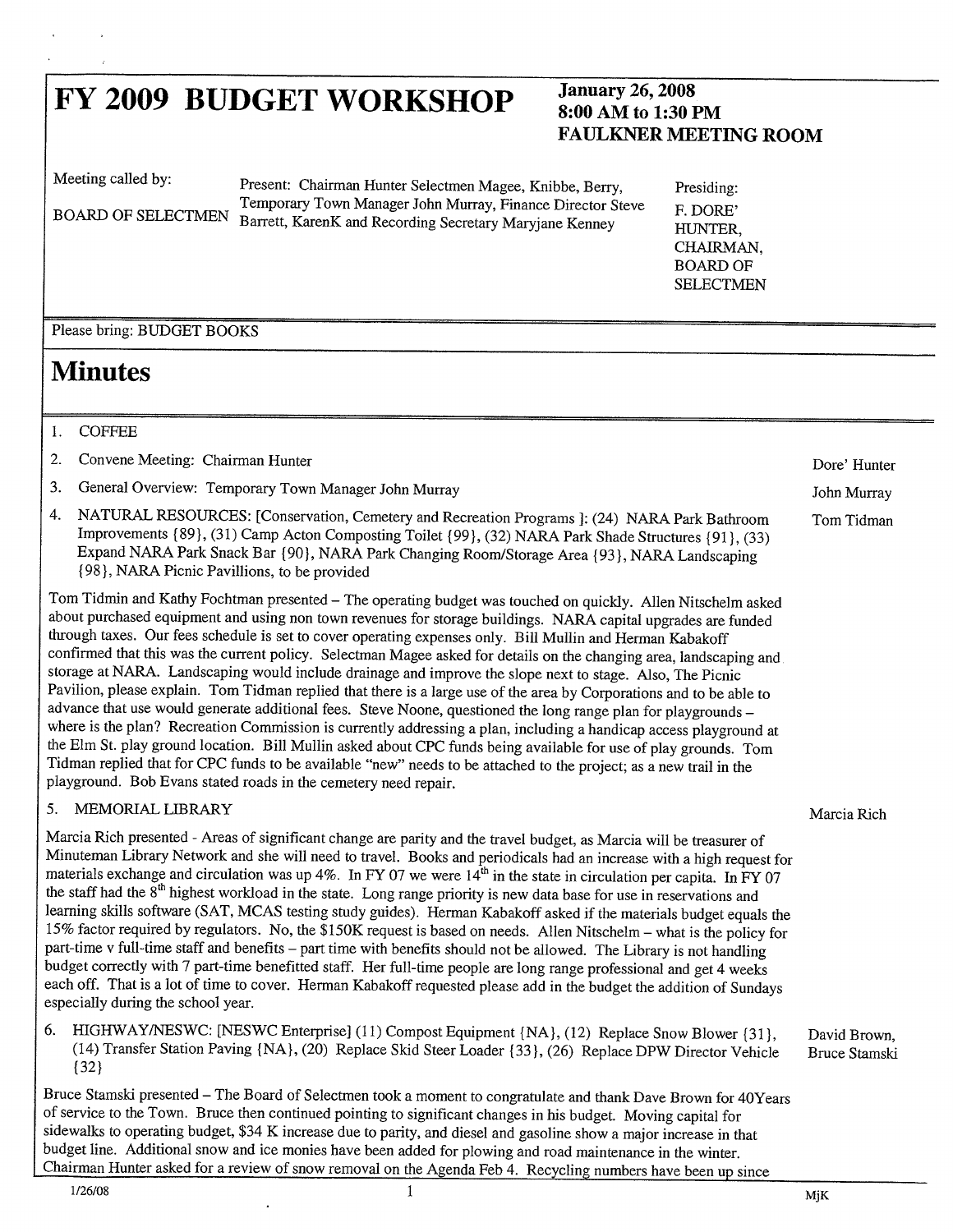the new station opened. Selectman Magee questioned paving monies being down? Chapter 90 monies have helped as paving costs have doubled. Bruce stated, we need to use some of that money for bridge repairs.

7. ENGINEERING: (13) Bridge Repair {9}, (22) Design Services, Hayward/Main Street (11) (23) Cross Walk Bruce Stamski Improvements { NA

Bruce Stamski continued presenting — He was asked to explain the policy on life cycle of highways and how is it comparable to other towns. Bruce explained that every 15 to 20 years highways need major maintenance. Acton has 41 miles sidewalks and 108 miles of town owned road. Allen Nitschelm stated that Quarry Rd and Main has a drainage issue and questioned the safety risk. We have band aided it and it needs a major fix. Yes, road flooding can be a safety issue. Bill Mullin asked if Hayward and Main is still in, do the Selectmen have a position. Some thing needs to be done but not \$465K. Some geometric safety changes. Concord and Newtown need the same study. Bruce stated the collection of data to complete the study would cost the same as the original study, about \$40K. Chairman Hunter was in agreement: you are probably right that study should be done. Pat Clifford asked if compost and recycling would come from NESWC for capital. John Murray answered yes.

### **CLERK/ELECTIONS** Eva Bowen

Eva Taylor presented -Additional election, and new training for voting machine is the major increase in the Clerk's budget.

9. COUNCIL ON AGING: [COA Van Enterprise] Jean Fleming Jean Fleming

Jean Fleming presented -Currently there are approximately 3200 seniors in town. The staff provides <sup>a</sup> Newsletter for the seniors and it can be found on line. Staff consists of 5 full time and 4 part time people  $(3 \text{ with benefits})$  and accounts for 90% of the budget. Office supplies and program supplies are the remainder of the budget. Van enterprise staff is 84 % of that budget, with 16% in gas, maintenance and cell phone. Health insurance costs are in there. In terms of request for the FY 08 enterprise budget we need to add monies as gas has gone up and the long term illness of the van driver added \$5-7500. Chairman Hunter asked does the van service meet the need of the senior population? Jean replied that there are transportation needs that are not met. Steve Noone asked how fast is the senior population growing? In 2020 it is estimated to be 4400. Bob Evans questioned the senior center expansion, what is it going to be and what will it cost? No decision had been made yet. Chairman Hunter explained we need to find expansion areas first and then we can have estimates done.

### 10. BREAK

| 11. BUILDING/ZBA: [Building Inspection Revolving], (28) Replace Inspection Vehicle {1}                                                                                                                                                                                                                                                                                                                                                                                                                                                                                                                                                                                                                                                                                                                                                    | Frank        |
|-------------------------------------------------------------------------------------------------------------------------------------------------------------------------------------------------------------------------------------------------------------------------------------------------------------------------------------------------------------------------------------------------------------------------------------------------------------------------------------------------------------------------------------------------------------------------------------------------------------------------------------------------------------------------------------------------------------------------------------------------------------------------------------------------------------------------------------------|--------------|
| Frank Ramsbottom presented – The Town has hired a contractual inspector for the Avalon Project. This cost is offset<br>by the standard fee schedule. Herman Kabakoff - no new heads? Frank - that is correct. Bill Mullin asked about the<br>total number of permits: it was lower than 2006.                                                                                                                                                                                                                                                                                                                                                                                                                                                                                                                                             | Ramsbottom   |
| 12. PLANNING: (7) Assistant Planner/Zoning Enforcement Officer {103}, (9) Master Plan Supplement/Community<br>Health Assessment {102}, (19) Community Shuttle {NA}                                                                                                                                                                                                                                                                                                                                                                                                                                                                                                                                                                                                                                                                        | Roland Bartl |
| Roland presented – He explained his temporary position as zoning commissioner with the task of enforcement. In the<br>budget the major increase is for an assistant planner and zoning enforcement person. Chairman Hunter explained why<br>the zoning enforcement will go to planning and that zoning enforcement will be appointed by the Town Manager.<br>Kent Sharp wanted to clarify that there is one new position; an assistant zoning/planner and the Building<br>Commissioner position. That is correct. Herman Kabakoff stated there was no mention of zoning only planning in the<br>job description, which should be corrected. He disagrees with the need to replace some one and get a new person;<br>could you combine the jobs. With the slow down in housing it might not be altogether necessary. It was noted that the |              |

slow down is real and will not turn around this year, affecting maybe only the 40B developments. The 4OBs are very labor intensive. John Murray stated that in the 90's the building department was cut significantly. We are trying to rebuild. Acton has a difficult by-law and it takes at least 2 years in the department to understand and work it. Selectmen Berry asked if the new planner will be attending the zoning hearings. Yes, that is correct. Comprehensive Community Plan funding has been increased as looking for intensive community outreach, becomes more expensive with the extra effort. The \$100K is needed to move into the next phase before momentum is lost. Selectman Magee stated that as outdated as the old plan was, many of the suggested items were implemented with the exception of Kelly's Corner. Allen Nitschelm stated in his opinion it was wrong to hire a company to cajole people to come in and give their opinion in regards to the Comprehensive Community Plan. We did get three proposals and have a vendor that has started to work with us. We have an appropriation from town meeting but will need more. The \$120K is the new number since the RFP has gone out and new numbers have come in. \$20K will be coming off as the Selectmen voted against the community health assessment part of the project. Bill Mullin asked for clarification on 40R as opposed to 40B revenue. Roland stated the concern is that they are looking at very heavy density and as such requires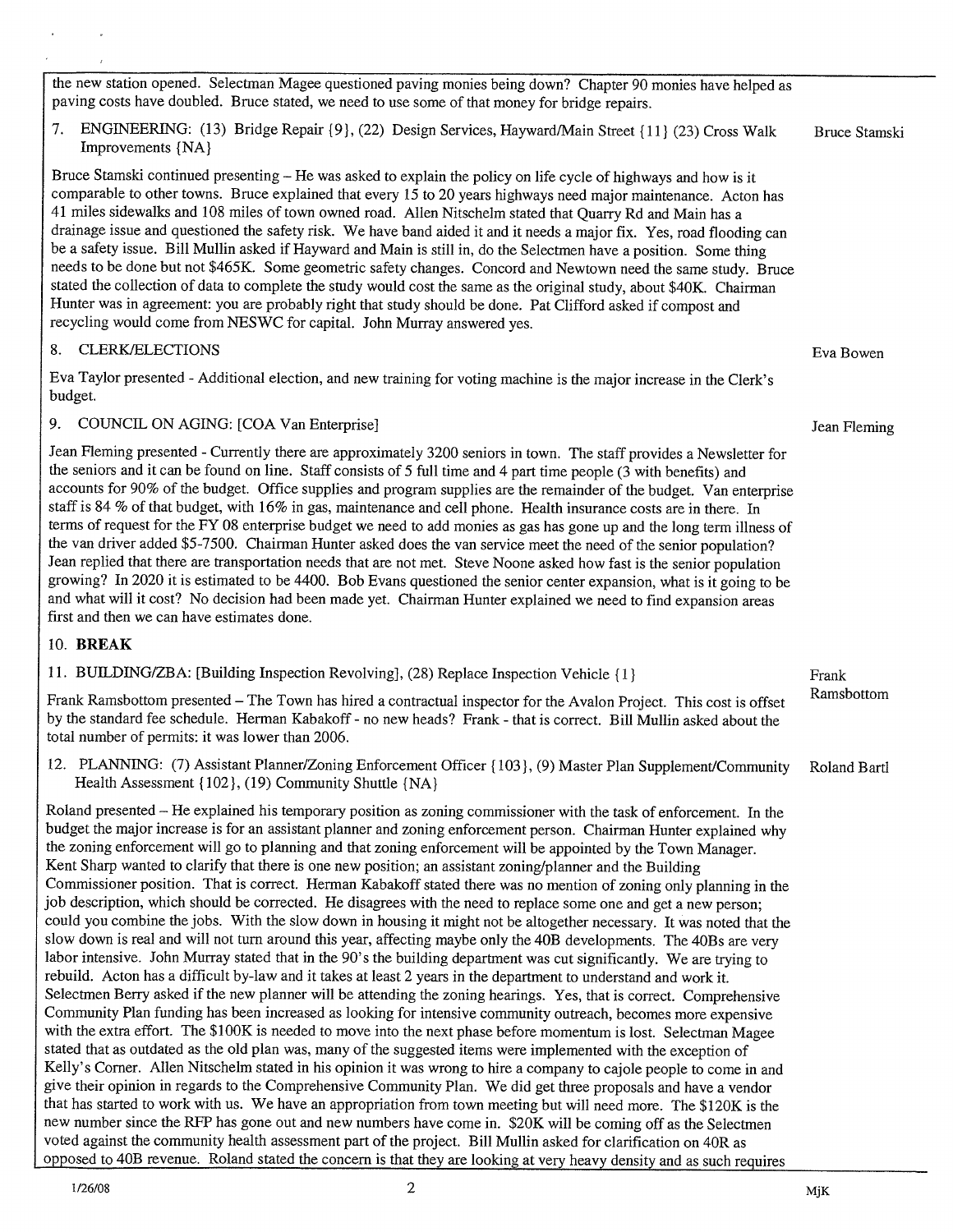#### vote by town meeting.

13. POLICE: (2) Deputy Police Chief {105}, (3) Police Officer {106}, (4) Prevention of Family Violence and Frank Bullying Initiative [NA] Widmayer

Frank Widmayer presented — He is the only non-union employee in his department. His goal was to keep as low and close to his budget number as he did last year, as his number one priority is to fill a position. You see some increases due to parity with the clerical staff and uniforms needed and then you see some decreases as they lost an officer and the Quinn bill goes down. With a flat budget  $(+1\%$  which includes salary parity) the department can get by another year, but he has significant staffing issues addressed. A Deputy chief, patrolman, officers and a domestic family violence program are being requested. Chairman Hunter is prepared to support the Deputy Chief, the other positions are still uncertain. The Chairman is interested in learning more about the domestic violence program. Selectman Magee, how much will the domestic violence program interact with the schools, nursing or other organizations? There is a need for someone to work with families directly. People are moving out from the cities and the kids are having major problems. Approximately 250 calls a year relate to domestic violence. Cameras and difibs are available for the cruisers. Every town around has them in use but Acton is waiting for the unions to respond. Currently we do not have these tools available and police are often the first respondents. The union contends that these devices change working conditions causing a need for increases in compensation. Allen Nitschelm needed clarified how many cruisers we have and how often they get replaced. The department replaces <sup>3</sup> to 5 replaced a year, last year they replaced 4. They can rotate the older ones to be used as unmarked cars. Kent Sharpe asked about the Assistant Deputy, is it in the budget? It was explained that a union person can't be an assistant. Will an additional person help with the overtime? Not really, maybe if 6-8 new officers were hired it would have an affect. Jonathan Chinitz, Chair of the School committee, is this the first year the school police are fully funded. Yes. Chairman Hunter asked the status of the force's hand held communication. The reply was it is analog and needs to be updated to digital.

#### 14. INFORMATION TECHNOLOGY **Mark Hald**

Mark Hald presented — The largest item of change is moving GIS into the operating budget and out of capital. Chairman Hunter questioned the vacancies in the department? They are going to start interviews as soon as Laura returns from maternity leave and they have their coverage. Herman Kabakoff noticed \$175K in expenses, what's up with that, \$300K is the total from the warrant? On the original request they did not add layers to integrate the GIS to with that, \$300K is the total from the warrant? On the original request they did not add layers to integrate the GIS to<br>be made useful. Herman asked this is over and above and will this continue each year? After the 5<sup>th</sup> might decrease. The subject is worthy of being isolated and discussed individually. Jonathan Chinitz — This expenditure is not different than putting a roof on a building and that is why you need overlays and it is a help to citizens. Pat Easterly, so to clarify we are at Phase I of the operation of GIS. Bill Mullin, there are heavy expenditures in the front end of the year, is there still monies left? The Munis contract happened in March and that was a large part, CTY in May, it is just how the contracts have been signed at the front end of the year this time. Allen Nitschelm is the status of web site going to improve when the employee on maternity leave comes back in February? What saving can we gain from sharing services with the schools? Mark replied we do share where appropriate, as with the Munis server. Pat Clifford, when can staff efficiencies be seen in the implementation of the GIS. When services such as abutter lists, maps and implementation of kiosk will go on line, including access on web site at home. Mark anticipates the use to be up and running in FY 08.

15. FIRE: [Fire Alarm Revolving]; (5) Aerial Ladder Truck & Pumper  $\{20\}$ , (6) Second Ambulance  $\{NA\}$ , (16) Robert Craig MDT/GPS Units for Fire Apparatus { 23

Bob Craig Presented — The increase in salaries is due to shift over time for absences caused by personnel attending training academy for new firefighters. We have put training off for a year and it cannot be pushed out any further. Capital requests are for a new ambulance and GPS units. Not for directional use, but to help in response for mutual aid calls and calls for directional changes. Selectman Magee — Does the law require training in the first year? There is a contractual requirement to provide training within the first year. When a person, for some reason doesn't take his slot, you lose your spot and need to reapply with a 6/7month wait time. Herman Kabakoff, the second ambulance is funded from the enterprise fund. Bob, yes. The pumpers were discovered to be in disrepair during routine maintenance. They were sidelined. Allen Nitschelm, please explain if they are second line trucks they don't need to be in great shape. Isn't that what mutual aid is for. The pumper would not be used on a regular basis and might not be needed at all if mutual aid is called. The Fire Chief stated that in 2007 we had a total of 13 structure fires. Cost to recondition the ladder truck would run approximately \$200K, under the condition that you need only a few more years of service and no warranty of repairs. Bill Mullin stated that the \$200K is not currently in the budget, and the money should be shown as soft funding. North Acton design committed \$85K and yes it will roll over. The designers need to look at a new location on same site; it appears that now we might get an easement. Bob Evans questioned if financing was the most cost effective means for funding the ladder truck and pumper. John Murray stated that there was an error in the calculation and the cost has been recalculated over a 15 year period. Take it out of NESWC funds and it will not cost long term so much. Pat Easterly, what is the impact of our ice and snow program on new equipment? Will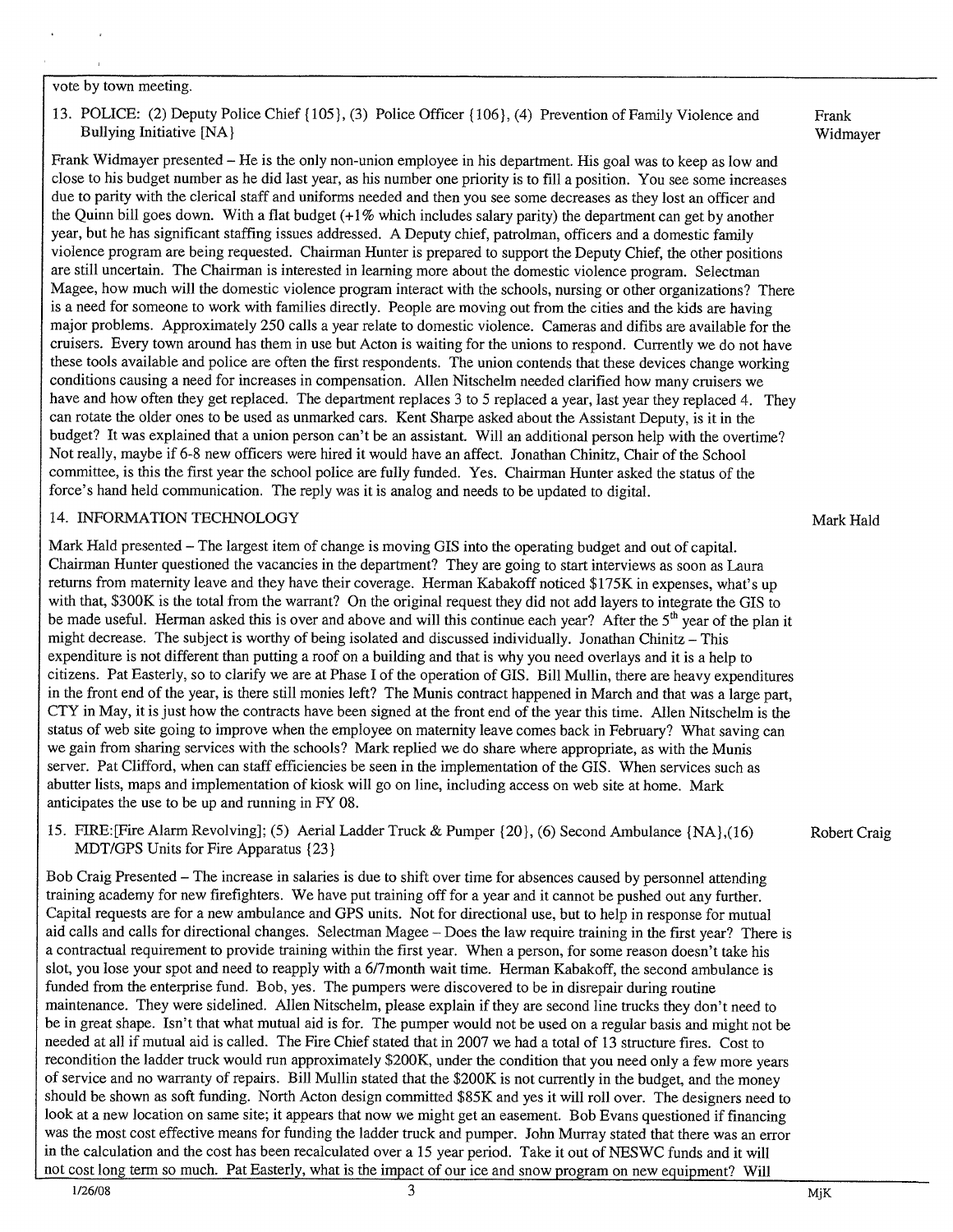that affect its lifetime and what about our own vehicles? The reply was absolutely. Maryanne Ashton inquired about the balance in the ambulance fund: it is \$853K. The last time we purchased an ambulance FY 07 it was at approximately the same price \$183K plus equipment. Chief Craig stated it was \$200K when fitted with equipment. 16. WEST ACTON LIBRARY Jennifer John Murray presented for Jennifer Friedman - West Acton Library CPC covers the refurbishment that has been Friedman requested. Pat Clifford, has technology been added to the updates? No technology is added to the current improvements as technology upgrades are currently being done. 17. BREAK 18. HEALTH/NURSING: [Nursing Enterprise, Septage Enterprise, Sealer of Weights Revolving, Food Service Doug Halley, Revolving, Hazardous Materials Revolving,] (18) NPDES compliance{24}, (27) Replace Car 13 {26}, (29) Merrily<br>Treatment Plant Lab Data Enhancement {30}, (30) Treatment Plant SCADA Upgrade {29} Evdokimoff Treatment Plant Lab Data Enhancement {30}, (30) Treatment Plant SCADA Upgrade {29} Doug Halley presented — His new budget items included a water treatment lab data program, Animal Inspector, Capital for GPS for locating storm water locations, new car, and upgrading the treatment plant. Selectwoman Knibbe asked why the Town Health Assessment was part of the Comprehensive Community Plan. It will look at public health concerns in the community. We could then seek additional grants with the study assessment completed. Herman Kabakoff does not think we should profit by our fees on disposable waste (CRTs). Mr. Magee noted that CRTs are legally deemed hazardous materials. Merrily stated in Nursing staffing is the largest problem. Balance on nursing enterprise fund is \$395K 19. FINANCE: accounting , assessors, collector, finance & [sewer enterprise fund] (10) Environmental Investment Steve Barrett Trust Fund (NA) Steve Barrett presented -Unexpected salary lines and over extended consulting money that went into retooling MUNIS pursuant to revenue collection account for increases in finance department budget and Vision Appraisal Software, in which the Town had a 9 year revaluation. The collector's office has two thirds of its long-term employees retiring. Trying to fill those spots will be difficult and getting them up to speed will be time consuming in FY09. Labor accounts for 90% of the budget. Payroll is lowered in anticipation of Community Preservation (CPC) funds covering collection and administration costs of the CPC projects. Selectman Magee would like to have the Master Health numbers and the effect of retirees on the budget. Steve Noon, Middlesex Retirement System assessment will it continue to be 10%? Steve Barrett responded the state is holding onto some of the funds. They are continuing meetings with the Inspector General. Pat Clifford questioned how the <sup>9</sup> year evaluation was updated and how it was paid. Acton updates and values annually and we pay through the professional services line. Bob Evans, when can we pay on-line? Mr. Barrett agreed we lag behind in this area. Allen Nitschelm, how many part time employees with benefits? Mr. Barrett replied zero. Bill Mullin asked about teacher pay salary deferral. There are 4 years left. Mr. Mullen also wanted to know the details of the NESWC account. The amount in the fund is \$4.88M, invested at the federal funds rate minus 25 basis points yields 5% and generates 200K a year.

### 20. MANAGER/EMERGENCY MANAGEMENT/CELEBRATIONS/ HR/VETERANS' SERVICES: (1) AB Cultural Council {NA} (8) Improvements in Weatherization of Town Buildings (NA, (17) Green

John Murray presented - \$50K is needed for contracts and planning for our public celebration in advance of Acton's  $275<sup>th</sup>$  Anniversary. Selectman Magee feels that this is too high; the manager had already adjusted th accordingly to reflect that. The Manager is implementing increases in the training budget that in the past had been held back. It is now time to invest in employee training. \$2000 goes to the Cultural Council and they return it in programs to the community. General maintenance in municipal buildings, boilers and heating system need to be taken care of and the underground fuel tank has to have the appropriate actions taken. We are trying to invest in maintenance before the problems become so overbearing. We are going to ask The Energy Services Company (ESCO) to give a proposal in which maintenance to the systems will be fully funded in exchange for the energy savings which they will keep. ESCO will pick and chose a menu of items, we will look at options. The \$75K is to supplement what they won't pick up. We will get quotes from other vendors as well and expect at least a 2 month process.

21. Power Aggregation Study { NA), (21) Director of Community Sustainability (NA), (25) Sister City Relations (NA)

John Murray presented — The Power Aggregate Study is to allow the Town to have the legal ability to become a broker of energy. The money you see in the budget is for a study to see if the program is a match for Acton. Allen Nitschelm, is this a money making proposition for Acton? There are monies for a loosely defined Sister City Relationship with Niger. The relationship would help form a cultural relationship with Niger. The Mayor from China is interested in meeting and making a relationship with a municipal group in the States. Selectman Magee stated it might just be too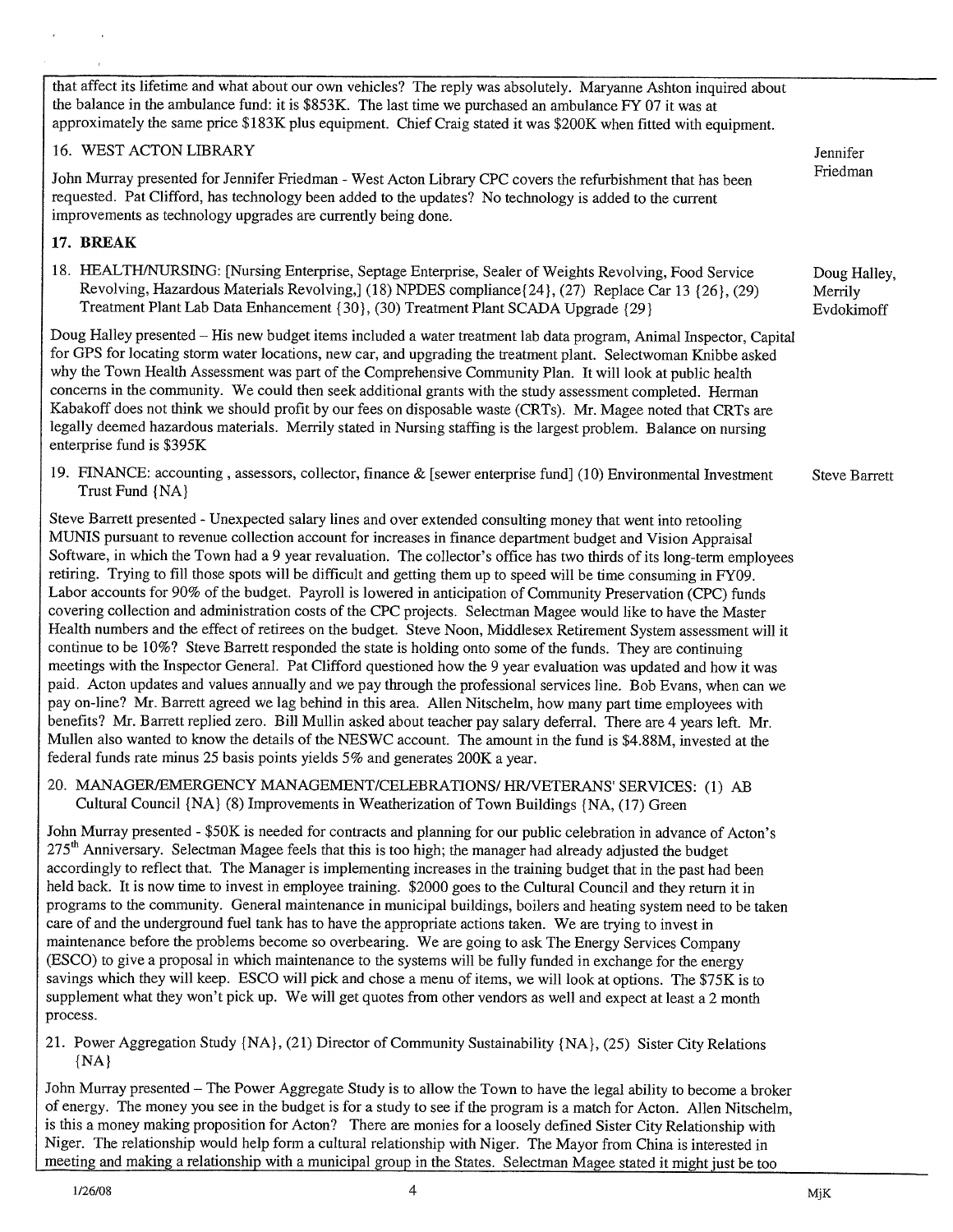big of a project for us now. The Chairman noted it is so early and not well enough defined to place money against.

Selectman Magee, looking at legal fees it is level and seems to be more than enough at \$460K. Bill Mullin, in the legal service line item, who is represented. Should we bring someone in house? The Chairman explained that the expertise differs so vastly that we could not get appropriate representation from one person.

22. MUNICIPAL PROPERTIES: (34) Renewable Energy Certificates {NA} Dean Charter

23. Streetlight Retro-fit: (15) Street Light Conversion { 62 } Bernie Kosicki

Bernie Kosicki presented — Acton's current lights were installed in 70's and 80's. The new optics will be metal halide technology and will focus downward to reduce the glare. Light spill will be reduced and electricity cost will be reduced. The capital expense would be \$165K to replace and yearly savings would be \$35K. Payback period in this program would be 4.6 years. NStar also offers a rebate which would further reduce the payback period. Current maintenance is \$20K a year which we pay to Littleton electric. Acton purchased the lights. We do need to explore what is anticipated for maintenance cost. Bill Mullin asked about the ESCO program and what it would change in the expense of this program. Allen Nitschelm asked if ESCO provides a savings why we give it away.

This ended the FinCom/BOS Budget Meeting

The Board of Selectman remained to meet, 1:15 pm.

Allen Nitschelm wanted to discuss a disturbing aspect of the budget. He does not believe that 20-25 part timer employees should receive benefits. Selectman Magee, we need to investigate this and see if we need a policy. Many of these people are professional and it would be difficult to replace them. The Chairman asked staff to please gather more information on this subject. Mr. Murray stated that the manager does have such a policy and there is no need for the Board to adopt one.

Allen Nitschelm, what will be the cost for the green proposal? He also questioned if the Fire Department does not seem to have a real need for an ambulance

The Board took time to go over the changes in the budget from the Friday, January  $25<sup>th</sup>$  am meeting. The Temporary Town Manager read through the line items and made the changes they had discussed today (See attached to minutes). Discussion stopped on the issue of crosswalks; currently many of the sidewalks leave people at an unsafe place. Selectwomen Knibbe said crosswalks don't have to be aesthetically pleasing, they just need to cross people safely; lets see how it goes. Selectman Magee would like to see a NARA bundle as was discussed at an earlier meeting. He would fund out of the NESWC monies. He recommends that the picnic pavilion go to CPC for funding and leave the other items as a capital project funded this year. Selectwoman Knibbe added that she feels there should be a flat area for strollers and wheel chairs in front of the theater. Selectman Magee stated that is happening. Mr. Murray, in the design the Town has purchased interlocking plastic grid to facilitate handicapped access.

Selectman Knibbe questioned if the Sister City Funds should actually come from the tax base. Another organization should be in place as support that the town might endorse. Let's put a relationship together with a declaration and then see what the expectation is. The Chairman agreed it should not be the town but another group who is in support.

All agreed to fund the ladder truck and the pumper with NESWC funds.

Compost for the leaves and the trees, will the compost be a profitable product? No additional staff would be needed, it actually would save time. Selectwoman Knibbe stated that if the savings were sufficient, it should be funded. Chairman Hunter asked what does the equipment look like and what maintenance is required? For \$300K it is a lot of money if there is no savings. Compost is part of the NESWC money for recycle upgrades.

Transfer station paving, maybe try to let the area settle it and fund the paving another year. Dave Brown is afraid of safety issues.

ESCO and street light go as a package \$200K, and if we go ESCO \$125K comes back to budget. The real number is \$165K, but 40K is in energy savings.

Snow blower all approved, bobcat, approved.

EMT communicator for Fire Department the Chairman stated they are in favor \$48K.

 $1/26/08$  MjK